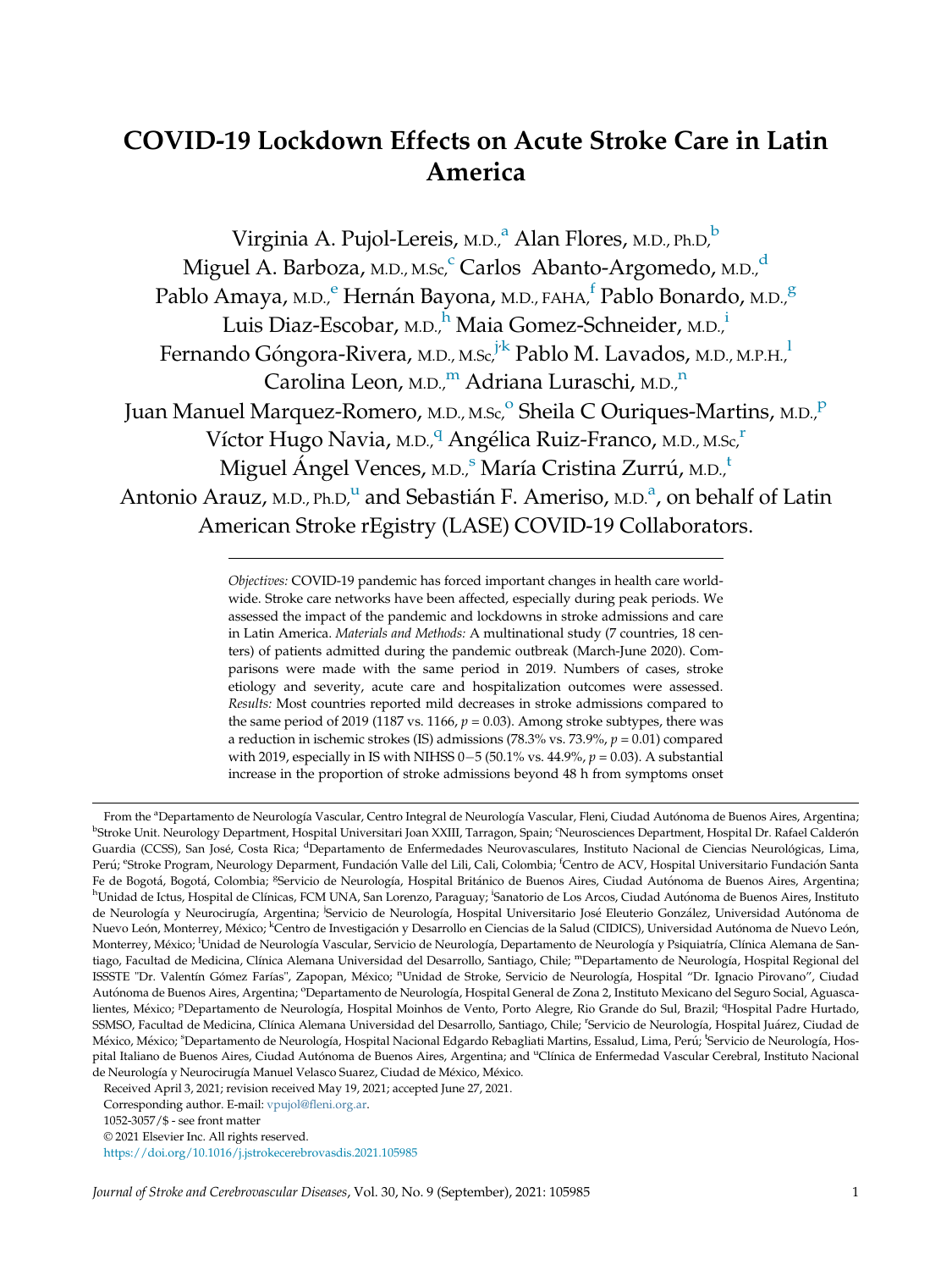was observed (13.8% vs. 20.5%,  $p < 0.001$ ). Nevertheless, no differences in total reperfusion treatment rates were observed, with similar door-to-needle, door-to-CT, and door-to-groin times in both periods. Other stroke outcomes, as all-type mortality during hospitalization (4.9% vs. 9.7%,  $p < 0.001$ ), length of stay (IQR 1-5 days vs. 0-9 days,  $p < 0.001$ ), and likelihood to be discharged home (91.6% vs. 83.0%,  $p < 0.001$ ), were compromised during COVID-19 lockdown period. Conclusions: In this Latin America survey, there was a mild decrease in admissions of IS during the COVID-19 lockdown period, with a significant delay in time to consultations and worse hospitalization outcomes.

Key Words: Latin America—Developing countries—Stroke—Acute stroke therapy—COVID-19—Lockdown

© 2021 Elsevier Inc. All rights reserved.

The Coronavirus disease (COVID-19) pandemic has sparked an unprecedented international public health crisis. It has prompted numerous countries to implement lockdowns to mitigate the spread of the virus and to reduce the burden on health systems. $<sup>1</sup>$  $<sup>1</sup>$  $<sup>1</sup>$  The decrease in the</sup> use of health institutions for non-COVID medical conditions and mobility restrictions due to social isolation measures had a potential impact on the care of several non-communicable diseases, including stroke. $2-6$  $2-6$  $2-6$ 

The beginning of the pandemic first in Asia and Europe allowed Latin American governments to implement different prevention and control measures. However, this region has a historical lag in acute stroke care strategies compared to high-income countries.<sup>[7](#page-5-2)</sup> Data on the influence of the COVID-19 pandemic, including potential collateral consequences of different lockdown measures as "stay-at-home" campaigns taken by governments, in the care of stroke in Latin America is scarce. Argentina and Brazil showed an early decrease in hospital admissions for transient ischemic attack and mild-moderate strokes during the COVID-19 pandemic.<sup>[5](#page-5-3),[8](#page-5-4)[,9](#page-5-5)</sup>

LASE (Latin American Stroke rEgistry) is an initiative that explores several topics related to stroke in Latin America through a multicenter, population-based sample from tertiary hospitals in the region using robust data compilation and methodology. The aim of this study was to assess the influence of COVID-19 pandemic and the implementations of quarantines in acute stroke care in several Latin American countries using a standardized survey.

# Methods

## Latin American Stroke rEgistry (LASE)

LASE is a multicenter initiative from tertiary referral hospitals with ongoing stroke registries from across Central and South America. Participating centers were recruited through formal invitations because of their known work in stroke care in their respective country/ region. A total of 18 centers of 7 countries from Central and South America provided information for the LASE COVID-19 initiative. Participants included 5 centers from

Buenos Aires (Argentina), 1 center from Porto Alegre (Brazil), 2 centers from Santiago de Chile (Chile), 1 center from Bogota and 1 center from Cali (Colombia), 2 centers from Mexico City, 1 center from Monterrey, 1 center from Aguascalientes and 1 center from Guadalajara (Mexico), 1 center from Asunción (Paraguay), and 2 centers from Lima (Peru). All participant centers meet accepted criteria for primary stroke centers and 12 centers (4 from Argentina, 1 from Brazil, 2 from Chile, 2 from Colombia, 2 from Mexico, 1 from Peru) offer 24/7 endovascular treatment.

Patients admitted with diagnosis of acute stroke between March 1st and June 30th 2020 (COVID-19 period) were included. All variables were compared with data from the same period of 2019 (pre-COVID-19). All countries were on strict lockdowns of different characteristics during the period reported in this work. The primary aim of the study was to evaluate if stroke admissions, type of strokes (ischemic stroke [IS], transient ischemic attack [TIA], intracerebral hemorrhage [ICH]), stroke severity classified as mild (National Institutes of Health Stroke Scale [NIHSS] score 0-5), moderate (NIHSS score  $6-9$ ), and severe (NIHSS score  $> 10$ ), and revascularization therapies (intravenous thrombolysis [IVT] or mechanical thrombectomy [MT]) were affected by COVID-19 pandemic and/or lockdown measures. Other variables of acute stroke hospitalization were also evaluated.

The study protocol was approved by each Institutional Ethics Committee according to international and local research regulations. Because of the non-interventional and retrospective characteristics of the registry, the study was exempted from informed consent. The individual data that support the findings of this study are not publicly available because of certain institutional policies but are available from the corresponding author on reasonable request.

#### Statistical methods

Continuous variables were reported as means and standard deviations (SD), or as median and interquartile range (IQR), according to normality distribution (Kolmogorov-Smirnov test). Categorical variables were reported as counts and proportions. Univariate analyses were performed in continuous variables using the Student t test or Mann-Whitney U test, according to normality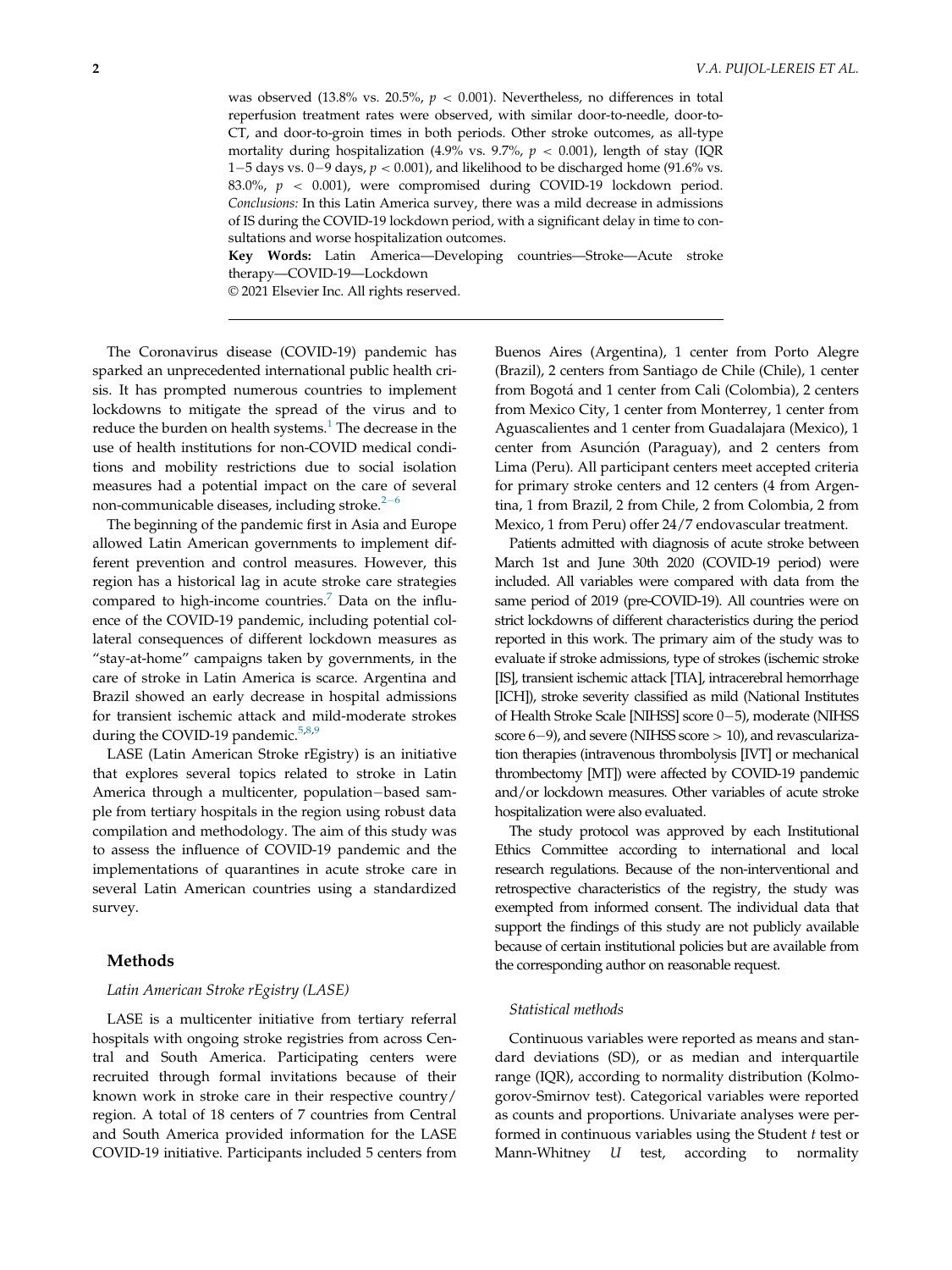distribution; for categorical variables comparisons were done using x2 or Fisher's exact test. The analysis was performed using IBM SPSS Statistics Version 22.0 (SPSS Statistics for Macintosh, IBM Corp., Armonk, NY), and the level of significance was established at a 0.05 level (2 sided), with Yates's correction.

# Results

### Patients baseline characteristics and presentation

Most countries reported mild decreases in all-type stroke admissions during COVID-19 period (1187 vs. 1166,  $p = 0.03$ ),

except México where admissions significantly increased in 2020 [\(Table 1](#page-2-0)). Stroke patients in the COVID-19 period were more frequently females (44.7% vs. 49.3%,  $p = 0.03$ ). Among stroke subtypes, the reduction was observed in IS (78.3% vs. 73.9%,  $p = 0.01$ ), while there was an increase in ICH (9.4% vs. 14.2%,  $p < 0.001$ ). TIAs admissions were unchanged between both periods when the region was evaluated as a whole. However, there was a substantial difference among countries, with a significant reduction in Argentina and Chile, no changes in Paraguay, Peru, Colombia and México, and an increase in Brazil [\(Table 2](#page-3-0)). Median NIHSS at admission was higher in 2020 (6 [IQR 2-12] vs. 5 [IQR 1-12],  $p = 0.02$ ). There

<span id="page-2-0"></span>Table 1. Main characteristics of the patients admitted during COVID-19 period (March-June 2020) in relation to pre-COVID-19 period (March-June 2019).

|                                                                             | March-June 2019<br>$(n = 1187)$ | March-June 2020<br>$(n = 1166)$ | $P$ value |  |
|-----------------------------------------------------------------------------|---------------------------------|---------------------------------|-----------|--|
|                                                                             |                                 |                                 |           |  |
| Country Distribution, n (%)                                                 |                                 |                                 |           |  |
| Argentina                                                                   | 380 (32)                        | 368 (31.6)                      | 0.8       |  |
| <b>Brazil</b>                                                               | 88 (7.4)                        | 95(8.4)                         | 0.5       |  |
| Chile                                                                       | 123(10.4)                       | 119(10.2)                       | 0.9       |  |
| Colombia                                                                    | 93(7.8)                         | 88 (7.5)                        | 0.8       |  |
| México                                                                      | 250(21.1)                       | 329 (28.2)                      | < 0.001   |  |
| Paraguay                                                                    | 108(9.1)                        | 55 $(4.7)$                      | < 0.001   |  |
| Peru                                                                        | 145 (12.2)                      | 112(9.6)                        | 0.04      |  |
| Stroke subtype, $n$ (%)                                                     |                                 |                                 |           |  |
| IS                                                                          | 930 (78.3)                      | 862 (73.9)                      | 0.01      |  |
| <b>TIA</b>                                                                  | 134(11.3)                       | 124(10.6)                       | 0.6       |  |
| <b>ICH</b>                                                                  | 112(9.4)                        | 165(14.2)                       | < 0.001   |  |
| IS etiology, $n$ (%)                                                        |                                 |                                 |           |  |
| Cardioembolic                                                               | 210 (21.7)                      | 207(24.2)                       | < 0.001   |  |
| Small vessel                                                                | 173 (17.9)                      | 104(12.1)                       | 0.22      |  |
| Other causes                                                                | 73(7.5)                         | 51(6.0)                         | 0.94      |  |
| Cryptogenic                                                                 | 173 (17.9)                      | 139(16.2)                       | 0.13      |  |
| <b>UIS</b>                                                                  | 162(16.7)                       | 236(27.6)                       | < 0.001   |  |
| $LVO, n(\%)$                                                                | 160(16.5)                       | 108(12.6)                       | 0.84      |  |
| <b>Admission NIHSS scale in IS patients</b>                                 |                                 |                                 |           |  |
| NIHSS, median (IQR)                                                         | $5(1-12)$                       | $6(2-12)$                       | 0.02      |  |
| NIHSS 0-5, $n$ (%)                                                          | 437 (50.1)                      | 367(44.9)                       | 0.03      |  |
| NIHSS 6-10, $n$ (%)                                                         | 183(21)                         | 188 (23)                        | 0.3       |  |
| NIHSS $>10$ , $n$ (%)                                                       | 253 (29)                        | 263(32.2)                       | 0.1       |  |
| Time to emergency consultation (symptom onset to hospital arrival), $n$ (%) |                                 |                                 |           |  |
| $<$ 24 h                                                                    | 720 (69.4)                      | 682 (64.3)                      | 0.28      |  |
| 24-48 h                                                                     | 88 (7.4)                        | 95(8.4)                         | 0.50      |  |
| $>48$ h                                                                     | 143(13.8)                       | 217(20.5)                       | < 0.001   |  |
| Acute reperfusion treatment, $n(\%)$                                        |                                 |                                 |           |  |
| <b>IVT</b>                                                                  | 109(9.2)                        | 85(7.3)                         | 0.22      |  |
| MT alone                                                                    | 30(2.5)                         | 28(2.4)                         | 0.22      |  |
| $IVT + MT$                                                                  | 21(1.8)                         | 26(2.2)                         | 0.19      |  |
| Acute intra-hospital time metrics, median minutes $(IQR)$                   |                                 |                                 |           |  |
| Door-to-CT                                                                  | $25(17-27)$                     | $20(12-31)$                     | 0.96      |  |
| Door-to-needle                                                              | 43 (25-80)                      | 49 (27-105)                     | 0.46      |  |
| Door-to-groin                                                               | 141 (100-180)                   | 115 (76-200)                    | 0.09      |  |

COVID-19 indicates coronavirus disease 2019; CT, computed tomography; CVT, cerebral venous thrombosis; hs, hours; ICH; intracerebral hemorrhage; IQR, interquartile range; IS, ischemic stroke; IVT, intravenous thrombolysis; LVO, large vessels occlusion; MT, mechanical thrombectomy; NIHSS, National Institutes of Health Stroke Scale; TIA, transient ischemic attack; and UIS, undetermined with incompletely studies.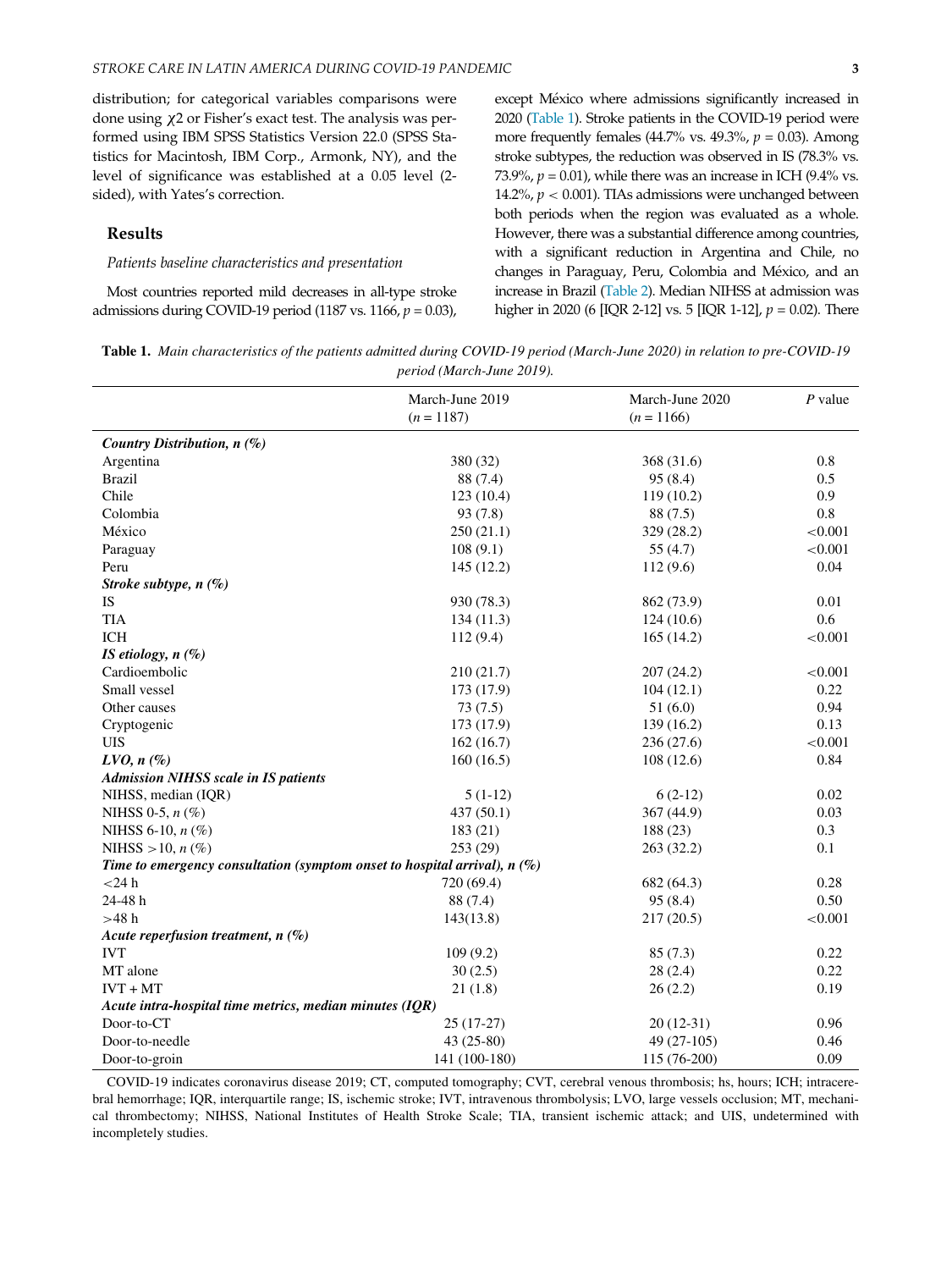<span id="page-3-0"></span>

|                  | IS $n(\%)$ |            |         | TIA $n$ (%) |          | ICH $n$ (%) |           |          |           |
|------------------|------------|------------|---------|-------------|----------|-------------|-----------|----------|-----------|
|                  | 2019       | 2020       | P value | 2019        | 2020     | P value     | 2019      | 2020     | $P$ value |
| <b>Argentina</b> | 271 (71.3) | 267(72.6)  | 0.70    | 76 (20)     | 76(20.7) | 0.01        | 27(7.1)   | 41(11.1) | 0.07      |
| Brazil           | 65(73.9)   | 54 (56.8)  | 0.01    | 15(17)      | 35(36.8) | 0.02        | 8(9.1)    | 6(6.3)   | 0.48      |
| <b>Chile</b>     | 103(83.7)  | 97(81.5)   | 0.64    | 14(11.4)    | 6(5)     | 0.05        | 5(4.1)    | 15(12.6) | 0.01      |
| <b>Colombia</b>  | 75 (80.6)  | 69 (78.4)  | 0.70    | 11(11.8)    | 10(11.4) | 0.92        | 7(7.5)    | 9(10.2)  | 0.52      |
| <b>Mexico</b>    | 217 (86.8) | 247 (75.1) | $-.001$ | 11(4.4)     | 16(4.9)  | 0.06        | 18 (7.2)  | 62(18.8) | $-.001$   |
| <b>Paraguay</b>  | 76 (70.4)  | 38(69.1)   | 0.86    | 3(2.8)      | 2(3.6)   | 0.76        | 18 (16.7) | 15(27.3) | 0.95      |
| Peru             | 123 (84.8) | 90(80.4)   | 0.34    | 4(2.7)      | 5(4.5)   | 0.46        | 18 (12.4) | 17(15.2) | 0.52      |

Table 2. Cerebrovascular events admitted during COVID-19 period (March-June 2020) in relation to pre-COVID-19 period (March-June 2019) by country.

ICH; intracerebral hemorrhage; IS, ischemic stroke; TIA, transient ischemic attack.

was reduction in mild (NIHSS 0-5) IS admissions compared to the same period in 2019 (50.1% vs.  $44.9\%$ ,  $p = 0.03$ ). A slight non-significant increase in IS patients with moderate (NIHSS  $6-10$ ) and severe (NIHSS  $> 10$ ) IS was observed. The most common etiologies reported in COVID-19 period for IS were cardioembolic (24.2%) and undetermined etiology for incomplete studies (27.6%), both were more frequent than in the same period in 2019 ( $p < 0.001$ , [Table 1](#page-2-0)).

#### IS acute management

During the COVID-19 period, there was a significant increase in stroke admissions beyond 48 h from symptoms onset (13.8% vs. 20.5%,  $p < 0.001$ ; [Table 1](#page-2-0)). Nevertheless, no differences in total reperfusion treatment rates were observed, with similar door-to-needle, door-to-CT, and door-to-groin times in both periods ([Table 1](#page-2-0)).

#### Hospitalization outcomes

Length of stay in hospital was shorter in the COVID-19 period with a median of 2 days vs. 4 days in pre-COVID-19 period (IQR 1-5 days vs. 0-9 days,  $p < 0.001$ ). All-type mortality during hospitalization increased in 2020 (4.9% vs. 9.7%,  $p < 0.001$ ), and patients were less likely to be discharged home (91.6% vs. 83.0%,  $p < 0.001$ ), and were discharged more frequently to long-term facility (2.0% vs. 8.1%,  $p$  < 0.001) or transfer to other hospitals (2.0% vs. 4.3%,  $p < 0.001$ ). The same proportion were discharged to acute rehabilitation centers (4.4% vs. 4.6%,  $p = 0.89$ ).

## Discussion

The present study found a mild decrease of IS admissions to emergency departments in Latin America during the COVID-19 lockdown period, with a significant delay in time to consultation. Reperfusion treatment rates and metrics related were maintained. However, there was an increase in all-cause mortality and worsening of other inhospital outcomes during hospitalization.

The pandemic of COVID-19 has challenged capacities of healthcare systems' response around the world. $10$  In the area of acute medical emergencies, especially in acute stroke care, several changes have been implemented to deal with the economic and structural impact of COVID-19 pandemic. Moreover, there have been campaigns throughout the world to educate the general population about the availability of safe centers for stroke care, and to recognize stroke signs and to activate emergency medical services, with the motto: "stroke doesn't stay at home". $11-13$  $11-13$  $11-13$  However, despite all efforts, several reports showed a decrease of acute stroke consultations, with impacts in therapeutic times, and a subsequent decrease in quality-of-care parameters for stroke patients.<sup>14</sup> Latin America, as a region, has been struggling to reduce the burden of stroke. The complexity of the healthcare systems throughout the region, economic disparities, and scarce availability of infrastructure with lack of regional stroke networks difficult this objective. $7$  COVID-19 pandemic has posed an even greater challenge to this situation in the region, with some reports showing a reduction in the global number of stroke admissions in some individuals centers.<sup>6,[8](#page-5-4)[,9](#page-5-5)</sup> Our study reports a mild decrease of IS admissions during the first four months of the pandemic in several countries of Latin America. Centers in Mexico, instead, had an increase in the number of IS and ICH cases, probably due to a redistribution of admissions to hospitals classified as non-COVID-19 centers. The decrease in stroke admissions was significant for mild IS, with a trend for increase of severe cases, in accordance with prior studies.<sup>[6,](#page-5-9)[9](#page-5-5)</sup> This phenomenon may be attributed to the behavior of patients not seeking medical attention for "minor" emergencies during the pandemic, fearing of COVID-19 infection in large hospitals. $\frac{7}{14}$  $\frac{7}{14}$  $\frac{7}{14}$  This could also explain that the proportion of cardioembolic strokes was higher during the pandemic, probably reflecting severe cases with higher NIH scores.

There is scant previous data on the effect of the COVID-19 pandemic in acute TIAs admissions. In our study, we observed a great disparity in consultation for TIAs among centers in the region. Some of the referral centers manage TIA not only at the emergency department, but also at TIA clinics, which could explain some differences found among countries and periods. However, this aspect deserves further analysis.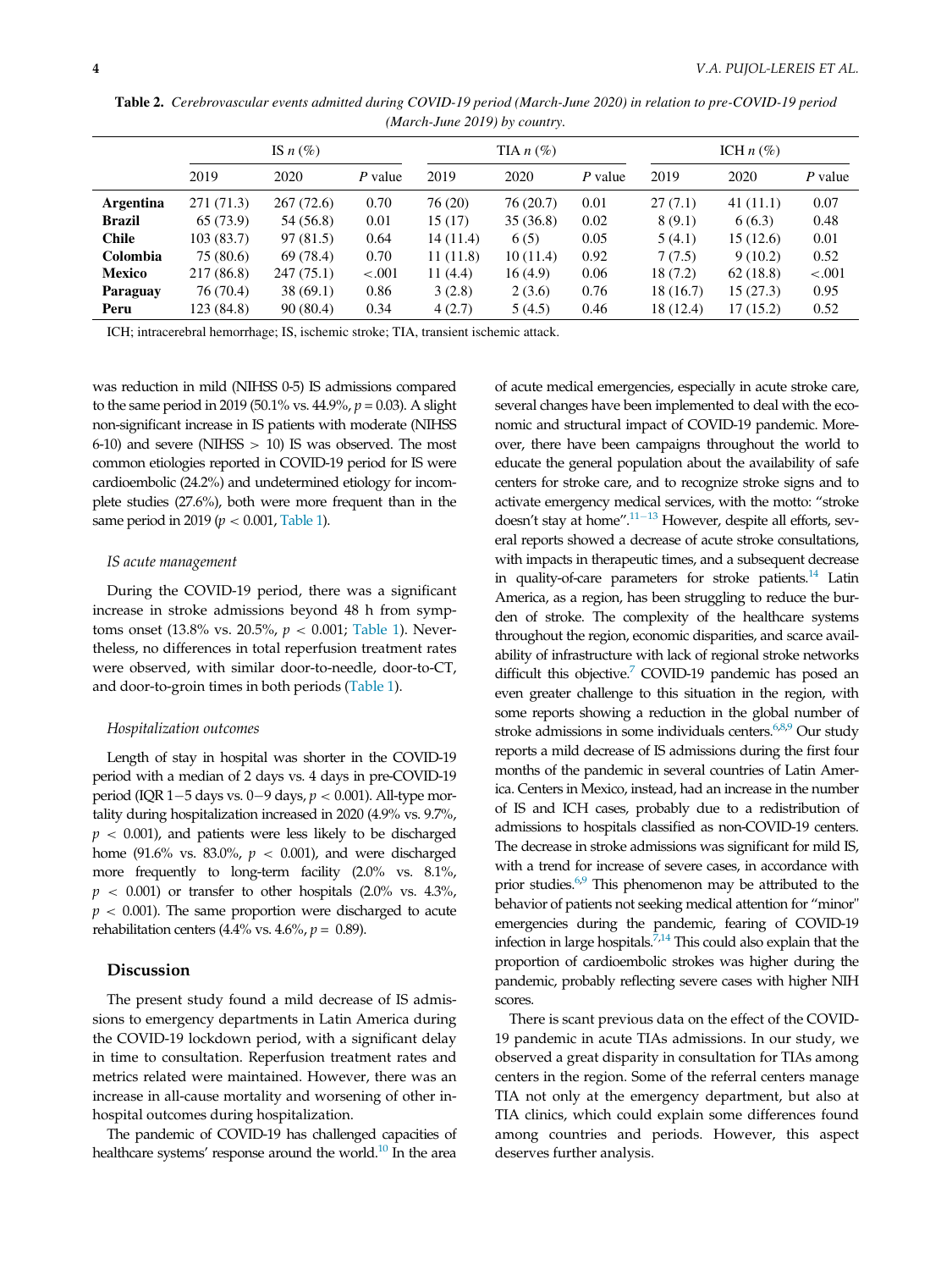A meta-analysis including centers from Europe, Asia and the United States, but not Latin American countries, showed that the number or reperfusion therapies during the early part of the pandemic (February-March 2020), decreased compared to the pre-pandemic period.<sup>[15](#page-5-10)</sup> In our study, reperfusion therapies were maintained during the early COVID-19 period, reflecting preservation of in-hospital pathways in participating centers. Most of them adapted their current protocols to organize a protected stroke code pathway for patients with suspicion of COVID-19 and implemented safety measures for the health personnel in stroke units. $16-19$  $16-19$  $16-19$  Nevertheless, some hospital outcomes of stroke care were compromised during COVID-19 lockdown period in our region. Higher alltype intra-hospital mortality limited etiological evaluation (more undetermined IS secondary to incomplete studies), and less likelihood of being discharged to home showed a worrisome situation in terms of in-hospital management. It is likely that the decrease in the length of stay was not due to the improvement in the management of the hospitalized patient, but rather to a requirement of beds in the context of the COVID-19 pandemic. It is possible that the great effort that has been made maintaining acute stroke treatment has not been enough for an adequate comprehensive care during hospitalization.

The strengths of the current study mainly include a detailed dataset of compiled information, which was critically analyzed, from representative stroke centers in the different participating countries. We were also able to demonstrate some positive aspects of acute stroke management in the region to maintain quality standards despite the pandemic outbreak. Our study had some limitations. Number of patients entered in each country were not proportional to the country population with the possibility of introducing some biases. Most of the participating centers serve as referral institutions for their cities, many of them as primary neurological centers. There is variability in health systems in the 7 countries and perhaps other cultural or demographic reasons for some of these differences. Furthermore, as these centers represent a particular area in each city, taking into account the mobility restrictions that occurred during lockdown, $20$  it is difficult to extrapolate the results to other areas of the same cities and countries. Other variables that could also be related such as number of available personnel at the stroke unit 24/7, delay time for patient transfers to referral stroke centers for acute therapies, results of SARS-COV-2 diagnostic test, were not included in the analysis. Finally, this is an ongoing pandemic, with different outbreak patterns in each region of Latin America, where the amount of cases is increasing daily. Thus, the present information may not represent the current situation of these centers and follow-up studies are needed.

In conclusion, in this Latin America survey, there was a mild decrease in admissions of IS during the COVID-19 lockdown period, with a significant delay in time to consultations. Acute treatment parameters were maintained but there was an increase in all-cause mortality and worsening of other in-hospital outcomes during hospitalization. Therefore, the need to maintain an adapted chain of stroke care in our region is essential to keep offering adequate acute stroke management, especially in the context of probable new outbreaks of the COVID-19 pandemic in the coming months.

#### Declarations of Competing Interest

None.

Acknowledgements: Co-Investigators and Collaborators of the LASE COVID-19: Matías J. Alet, Julieta S. Rosales (Division de Neurología Vascular, Departamento de Neuro logía, Fleni, Ciudad Autónoma de Buenos Aires, Argentina); Federico Sosa Albacete, Marianela Lopez Armaretti (Servicio de Neurología, Hospital Italiano de Buenos Aires, Ciudad Autónoma de Buenos Aires, Argentina); María Agustina Piedrabuena (Instituto de Neurología y Neurocirugía. Sanatorio de Los Arcos, Ciudad Autónoma de Buenos Aires, Argentina); Óscar Balaguera-Cala, Victoria González (Unidad de Stroke, Servicio de Neurología, Hospital Pirovano, Ciudad Autónoma de Buenos Aires, Argentina); Lucrecia Noelia Bandeo, Fabio Maximiliano Gonzalez (Servicio de neurología, Hospital Británico de Buenos Aires, Ciudad Autónoma de Buenos Aires, Argentina); Matías Guzmán (Unidad de Neurología Vascular, Servicio de Neurología, Departamento de Neurología y Psiquiatría, Clínica Alemana de Santiago, Facultad de Medicina, Clínica Alemana Universidad del Desarrollo, Santiago, Chile; Servicio de Neurología, Hospital Padre Hurtado, SSMSO, Facultad de Medicina, Clínica Alemana Universidad del Desarrollo y Santiago, Chile); Verónica V. Olavarría (Unidad de Neurología Vascular, Servicio de Neurología, Departamento de Neurología y Psiquiatría y Departamento de Paciente Critico, Clínica Alemana de Santiago, Facultad de Medicina Clínica Alemana Universidad del Desarrollo, Santiago, Chile); Juan Almeida (Hospital Padre Hurtado, SSMSO, Facultad de Medicina, Clínica Alemana Universidad del Desarrollo, Santiago, Chile); Cristóbal Abarca; Camila Villafranca (Facultad de Medicina, Clínica Alemana Universidad del Desarrollo, Santiago, Chile); Eder Moreno (Universidad de Los Andes, Bogotá, Colombia); Akemi Arango (Fundación Clínica Valle del Lili, Cali, Colombia); Diana Manrique, Vanesa Cano-Nigenda, Enrique Castellanos (Clínica de Enfermedad vascular cerebral, Instituto Nacional de Neurología y Neurocirugía Manuel Velasco Suarez, Ciudad de México, México); Adrián Infante-Valenzuela, Horacio Chapa-Martínez, Alejandro González-Aquines (Universidad Autónoma de Nuevo León, Servicio de Neurología, Hospital Universitario José Eleuterio González, Monterrey, México); Ricardo Mernes, Christian Otto (Unidad de Ictus, Hospital de Clínicas, FCM UNA, San Lorenzo, Paraguay); Ana María Valencia-Chávez, Danny Barrientos-Imán, Néstor Flores-Rodríguez, Ricardo Otiniano